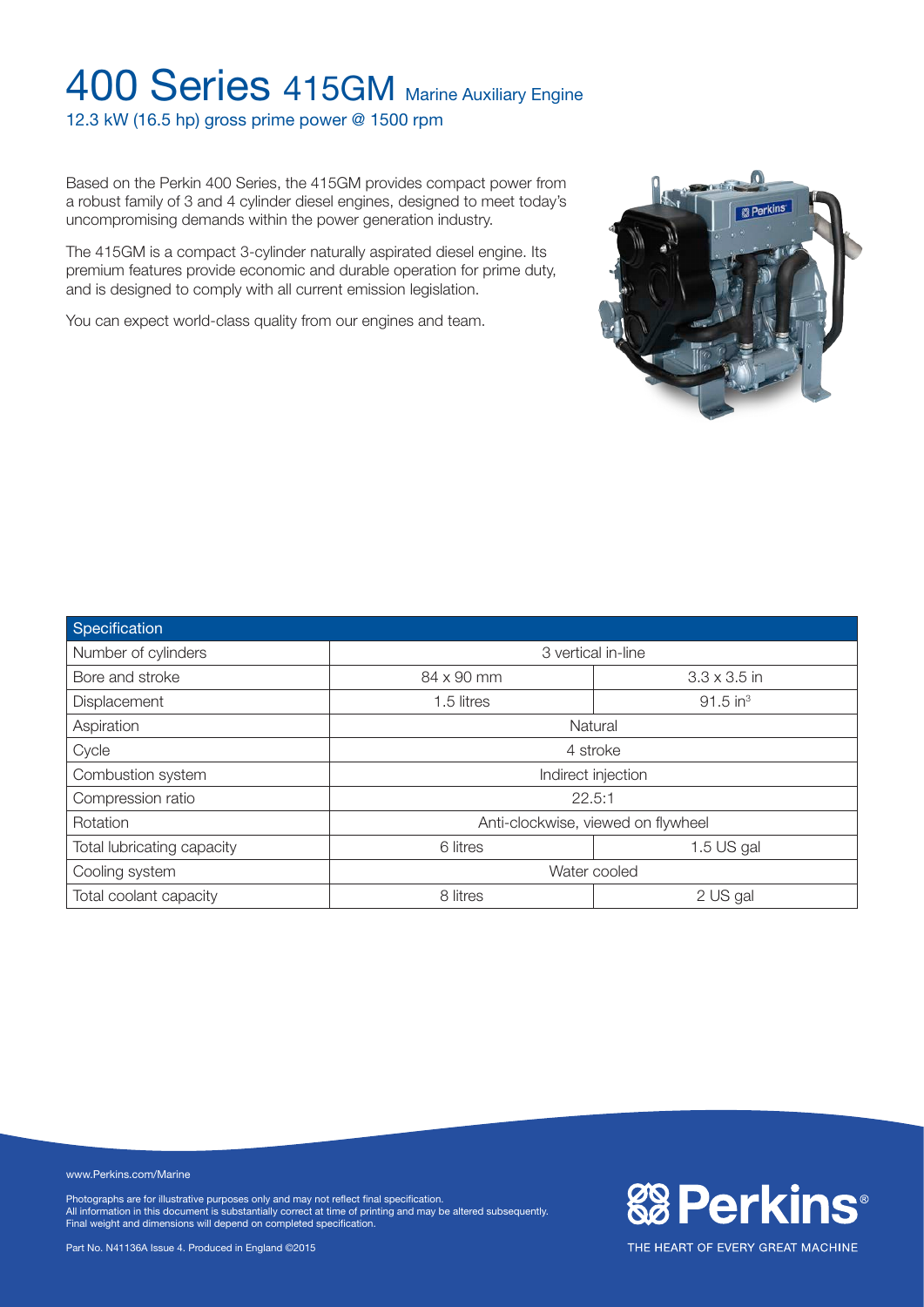12.3 kW (16.5 hp) gross prime power @ 1500 rpm

### Features and benefits

#### Powered by your needs

• Perkins engines can be tailored specifically for you.

These engines offer a choice of standard build configurations to match the needs of customers for a diverse range of applications

### Lower operating costs

<sup>l</sup> Service intervals 500 hours as standard and Perkins provides comprehensive warranty cover for two years, with three years on major engine components

### Compact, efficient power

• A class-leading engine package coupled with an innovative cooling package providing optimum power density. Designed for use in all territories and markets worldwide

### Quiet, clean power

• The 415GM has an exceptionally low noise signature making it the ideal choice for power generation in any environment. A high compression ratio also ensures clean rapid starting in all conditions. Design features ensure maximum cleanliness in terms of emissions throughout the engines operating life

#### Reliable power

- Developed and tested using the latest engineering techniques this engine reliably provides power when you need it. Operating and maintenance costs are reduced through excellent fuel and oil economy whilst whole-life costs are enhanced by a 500 hours service interval and a 2 year warranty for added peace of mind
- Excellent service access further improves ease of maintenance. Suitable for operation in ambient temperatures up to 50°C and sea water up to 38°C

#### Product support

- Perkins actively pursues product support excellence by ensuring our distribution network invest in their territory strengthening relationships and providing more value to you, our customer
- Through an experienced global network of distributors and dealers, fully trained engine experts deliver total service support around the clock, 365 days a year. They have a comprehensive suite of web based tools at their fingertips covering technical information, parts identification and ordering systems, all dedicated to maximising the productivity of your engine
- <sup>l</sup> Throughout the entire life of a Perkins engine, we provide access to genuine OE specification parts and service. We give 100% reassurance that you receive the very best in terms of quality for lowest possible cost .. wherever your Perkins powered machine is operating in the world
- To find your local distributor: www.perkins.com/distributor

E-mail: Marine@Perkins.com Web: www.Perkins.com/Marine

Photographs are for illustrative purposes only and may not reflect final specification. All information in this document is substantially correct at time of printing and may be altered subsequently. Final weight and dimensions will depend on completed specification. Part No. N41136A issue 4 Produced in England ©2015

**& Perkins Marine Power**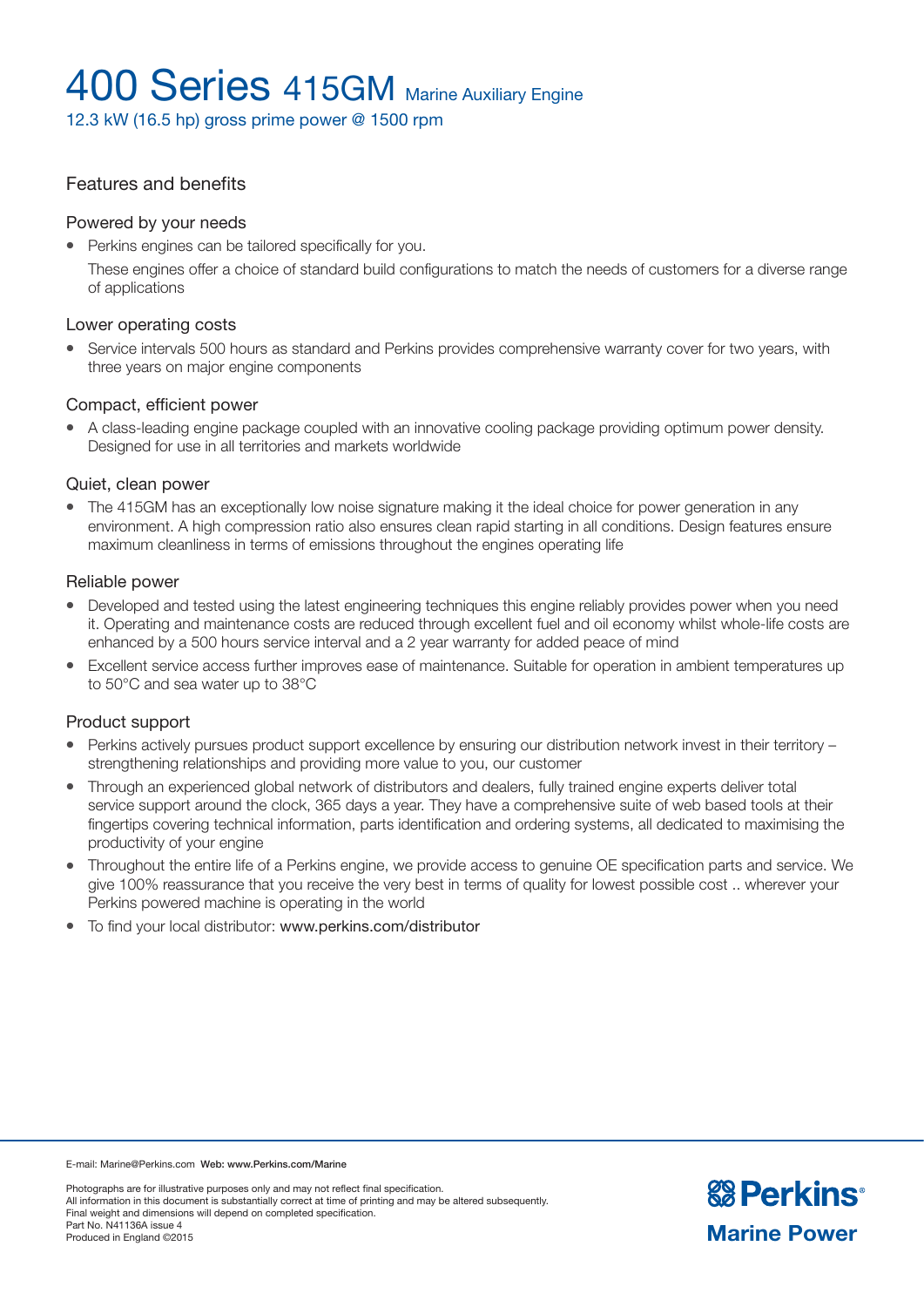12.3 kW (16.5 hp) gross prime power @ 1500 rpm

### Technical information

### **Benefits**

- Excellent power to weight
- Ease of Installation
- Clean, quiet, smooth operation
- Excellent fuel economy
- Easy to maintain with 500hr Service interval
- Reliability

### Standard features

- Mounted air filters
- Electronically governed cassette type fuel injection pump
- Single element fuel filter
- Wet steel sump with filler and dipstick
- Spin-on-full-flow lube oil filter
- Thermostatically-controlled system with belt driven circulating pump
- Fresh water heat exchanger cooled engine with gear driven self priming raw water pump and ceramic seals
- Fresh water cooled exhaust manifold incorporating header tank assembly
- 12 Volt starter motor and 12 Volt 55 Amp alternator with DC output
- Oil pressure and coolant temperature switches
- Glow plug cold start aid and heater/starter switch
- $\bullet$  High inertia flywheel to SAE J620 Size 71/2 Heavy
- Flywheel housing SAE 4 Long
- Front and rear mounting brackets
- User's handbook

### Optional equipment

- Keel cooling kit
- Onboard spares kit
- Factory test certificate
- 90 Amp 12 Volt alternator
- 24 Volt starter motor and 24 Volt 60 Amp alternator with DC output

E-mail: Marine@Perkins.com Web: www.Perkins.com/Marine

Photographs are for illustrative purposes only and may not reflect final specification. All information in this document is substantially correct at time of printing and may be altered subsequently. Final weight and dimensions will depend on completed specification. Part No. N41136A issue 4 Produced in England ©2015

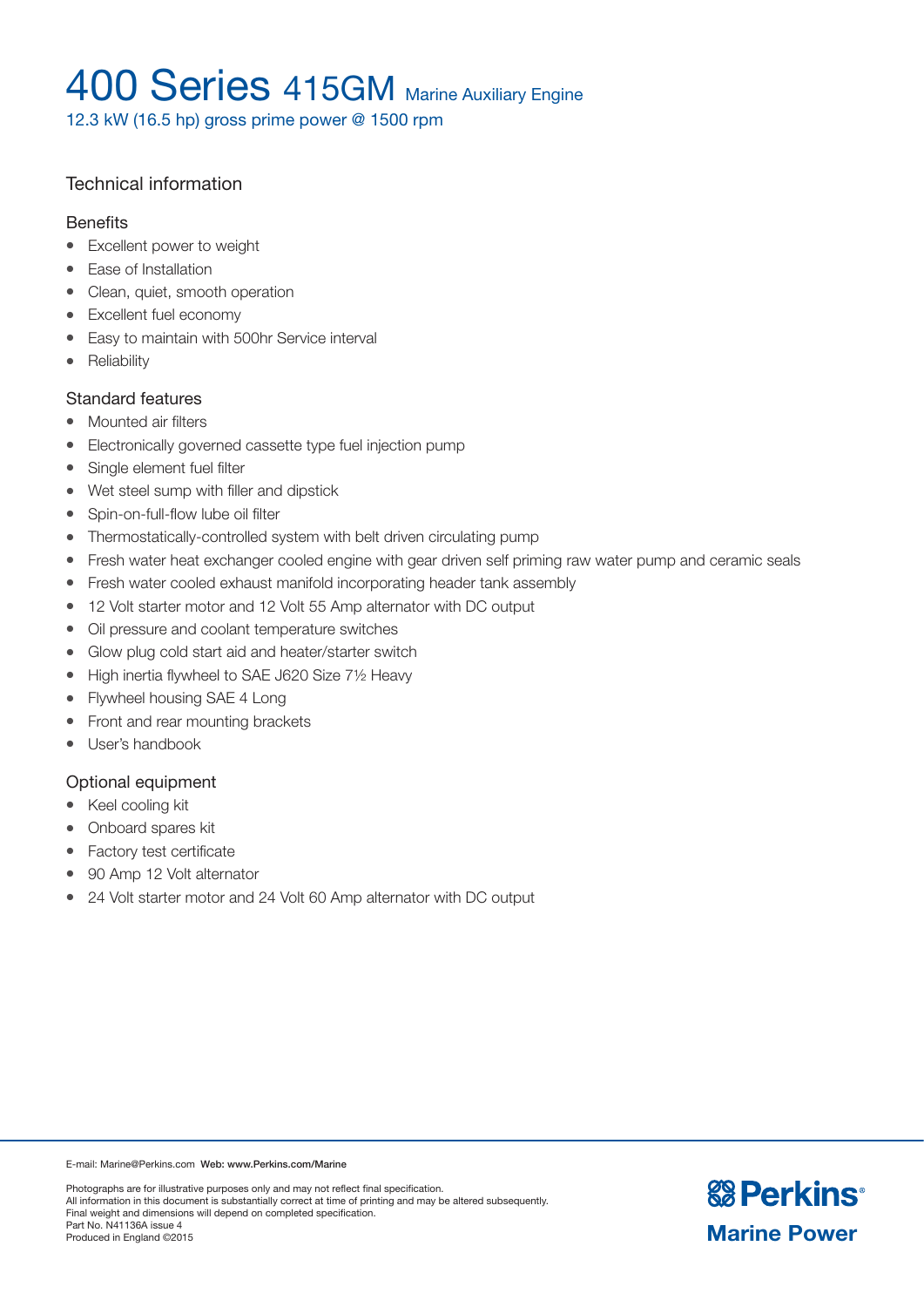12.3 kW (16.5 hp) gross prime power @ 1500 rpm



| Engine package weights and dimensions |        |         |  |  |  |
|---------------------------------------|--------|---------|--|--|--|
| Length                                | 595 mm | $23$ in |  |  |  |
| Width                                 | 566 mm | $22$ in |  |  |  |
| Height                                | 672 mm | 26 in   |  |  |  |
| Weight (dry)                          | 206 kg | 454 lb  |  |  |  |

E-mail: Marine@Perkins.com Web: www.Perkins.com/Marine

Photographs are for illustrative purposes only and may not reflect final specification. All information in this document is substantially correct at time of printing and may be altered subsequently. Final weight and dimensions will depend on completed specification. Part No. N41136A issue 4 Produced in England ©2015

**& Perkins Marine Power**